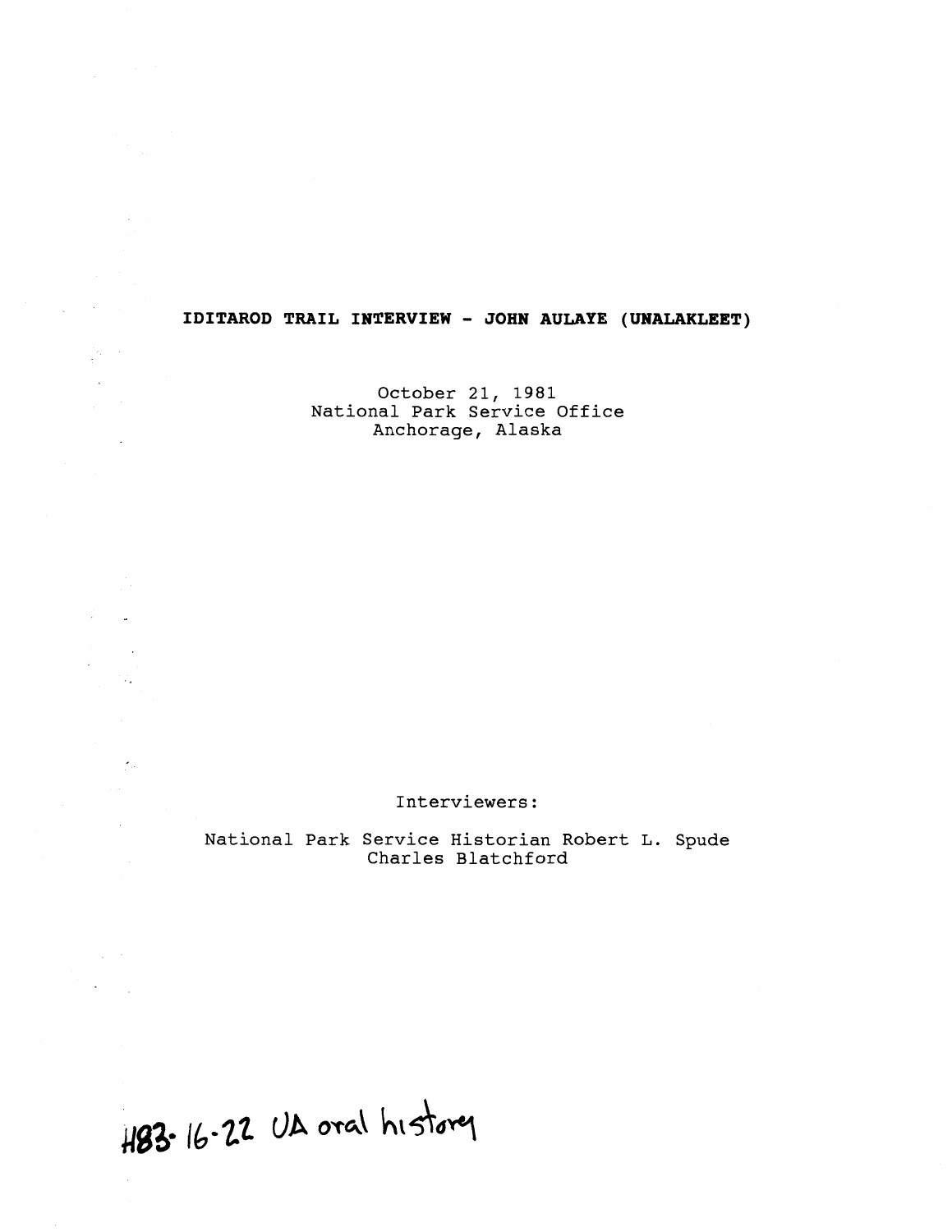# **OCTOBER 21, <sup>1981</sup>**- **JOHN AULAYE**

(Tape No. 1 of 1, Side A)

## **INTRODUCTION**

INTERVIEWER: This is an Iditarod National Historic Trail interview with John Aulaye of Unalakleet, Alaska. The interview was conducted at the National Park Service Office in Anchorage, Alaska, on October 21st, 1981. The interview was conducted by National Park Service Historian Robert L. Spude. John Aulaye's son-in-law, Charles Blatchford of Anchorage, assists with the interview.

(Off record at Log No. 0053) (On record at Log No. 0068)

#### **INTERVIEW**

- O John, will you just explain that thing the way you explained it to me yesterday?
- $\overline{A}$ Yeah. With Seppala, I know the flu well, and he's a dog musher. And the first medicine he carried by himself from Fairbanks to Nome. The second one is Willis to Willis until to -- when I met him on Isaac Point, between Isaac Point and Elim.
- Q Mm hmm (affirmative).
- First place, Henry supposed to take that medicine from A Shaktoolik to Isaac Point, but his team is not there. He went my place, from his house to my house, he carried that medicine, just walking, you know.
- Mm hmm (affirmative). Q
- And then that medicine, I understand he traveling night and A day until he met Seppala. And I'm supposed to met (sic) Seppala on Isaac Point. Henry told me keep on going if you don't see him. And I keep on going, almost to Moses Point, I met him. He had 21 dogs and 2 of them in his sled. He's a dog man. He's not big, but he's got a head trained on dogs, you know. His dogs is small and blue-eyed, and Seppala is  $-$  I couldn't  $-$  he's not Lap. He's a Norwegian guy, that little guy. He's a real dog man. He take care of his dogs, summer and winter.
- Mm hmm (affirmative). And you met Seppala before Moses Q Point?
- Α Yeah.
- Where did you start from? Unalakleet? Q
- From Shaktoolik. A
- Oh, from Shaktoolik.
- A From Unalakleet to Shaktoolik, Marsha Unaguman (ph) take care of that.
- Q Mrn hmm (affirmative).
- A And that Kaltag to Unalakleet, Edgar -- what's his last name ?
- **Q** Kalland?
- A Yeah.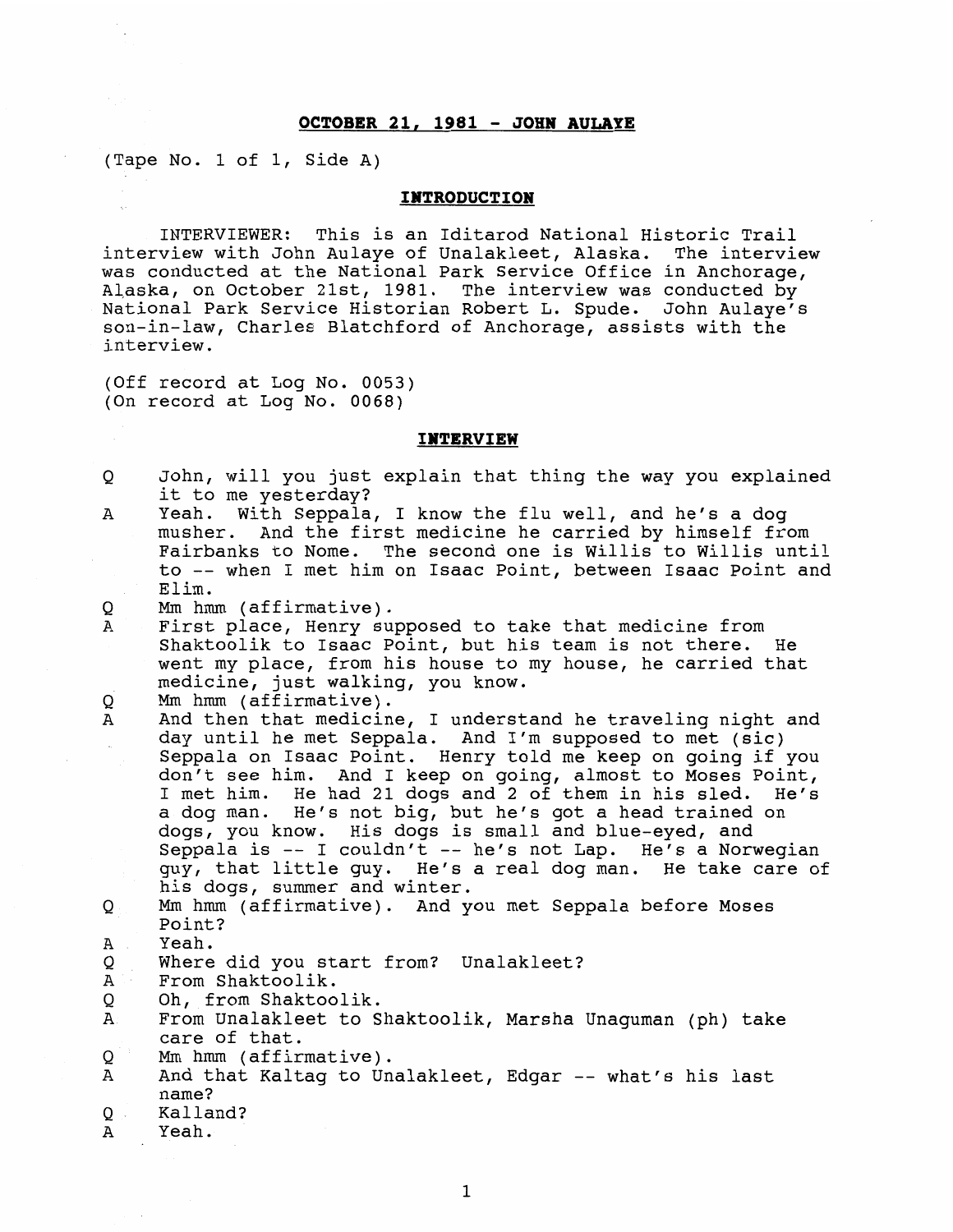| $\mathbf Q$ . | Yeah.                                                                                                                    |
|---------------|--------------------------------------------------------------------------------------------------------------------------|
| A             | He carry that.                                                                                                           |
| Q<br>Α        | Mm hmm (affirmative).                                                                                                    |
|               | Both of them drived. Edgar explained that in Nome, when he                                                               |
|               | go to Nome, a little bit about that medicine, but he never<br>mentioned my name because Henry is there. The trouble is,  |
|               | Henry didn't report my name, and when I met Seppala, he                                                                  |
|               | didn't report my name. Just like Seppala, he think I'm                                                                   |
|               | Henry.                                                                                                                   |
| Q.            | Oh, I see. Now                                                                                                           |
| Α             | That's the trouble I had. And then when I got back, Henry                                                                |
|               | told me, 'You might get medal sometime.' But nobody report                                                               |
|               | my name. Sure enough, after he died, his daughter got a                                                                  |
|               | medal. You know.                                                                                                         |
| Q             | Mm hmm (affirmative).                                                                                                    |
| Α             | Because even his sister, Emily Brown, make a book out of                                                                 |
|               | them. Emily Brown was school on -- outside someplace.                                                                    |
|               | Emily been $school$ .                                                                                                    |
| Q             | Yeah.                                                                                                                    |
| ${\tt A}$     | $\ldots$ all his (sic) life.                                                                                             |
| Q             | I've met her. So you were raised in Shaktoolik or in                                                                     |
|               | Unalakleet?                                                                                                              |
| A             | When I got married, I lived on Unalakleet. Before that, I<br>live on Elim and Moses Point and Golovin. I know his folks, |
|               | his parents, was live on Golovin. That's my                                                                              |
| ୁ             | Their father was one of his best friends.                                                                                |
| A             | He's a best friend of mine.                                                                                              |
| Q             | Did you work at the reindeer centers there? It sounds                                                                    |
|               |                                                                                                                          |
|               | MR. BLATCHFORD: Their father did.                                                                                        |
| $Q =$         | like Elim and Golovin and all those were the reindeer                                                                    |
|               | ranches.                                                                                                                 |
| A             | Anything like that, if white people, people that treats me                                                               |
|               | like that, he would straighten out. He would go to Nome,                                                                 |
|               | here, and he would straighten out. I'm pretty sure of that.                                                              |
|               | I'm pretty sure of it. He would                                                                                          |
| Q             | What was your father's name?                                                                                             |
| $\mathbf{A}$  | straighten them out.                                                                                                     |
|               |                                                                                                                          |
|               | Charlie Blatchford.<br>MR. BLATCHFORD:                                                                                   |
| Q             | Charlie Blatchford.<br>And your name is                                                                                  |
| Α             | His name is Gaty Hawk (ph), Oscar Maneuska (ph).<br>Two names.                                                           |
| Q             | Two names. Oh, okay.                                                                                                     |
| А             | He's got two names.                                                                                                      |
| Q.            | Mm hmm (affirmative).                                                                                                    |
|               |                                                                                                                          |
|               | MR. BLATCHFORD:<br>Emily Brown is my wife's great aunt.                                                                  |
|               | MR. SPUDE:<br>Oh, okay. Are you mentioned in the book?                                                                   |
|               | MR. BLATCHFORD:<br>No.                                                                                                   |
|               | MR. SPUDE:<br>No?<br>MR. BLATCHFORD:                                                                                     |
|               | I'm just in here just for my<br>MR. SPUDE:<br>Yeah, this is really                                                       |
|               |                                                                                                                          |

 $\hat{\mathcal{L}}$ 

 $\bar{\beta}$ 

 $\sim$   $\sim$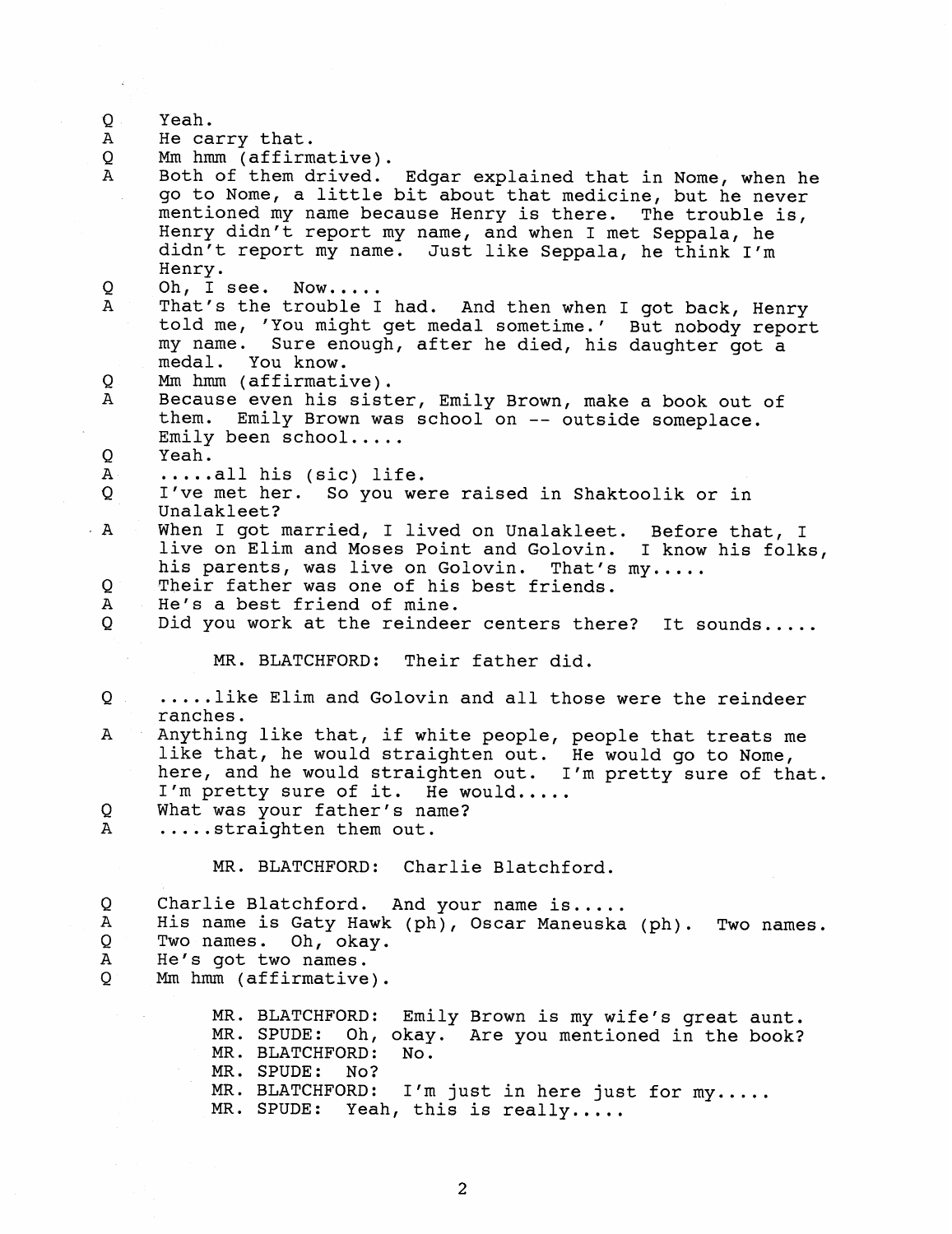$\mathbf{A}$ When I met Seppala, when I give that medicine, got that big, canvas, heavy canvas, tie them up good. And they've got blue -- I mean, red ribbon, you know. Them time when you meet the team, Seppala know it. When I raise it, he stopped right now, turned around to me. O Oh. I see. He almost passed you then. Almost passed me. Good that sack had a red ribbon.  $\mathbf A$ Mm hmm (affirmative). So when you gave him the serum, did Q you go back to Shaktoolik, or did you.....  $\mathbb A$ No.<br>.....go ahead? Q I keep on going. It was about -- see, Puck (ph) and Moses A Point, between there and -- about 13 miles only to go to Elim. So I keep on going to Elim. And when he take out, I think I had empty sled, and I see his dogs are small, blue eyes. Q Little Siberians then. A Siberian dogs. Well, most of the teams on the Norton Bay, I pass them. I promised myself I was going to keep on follow that quy. He always race and win. Well, I couldn't. couldn't follow him. When he say it third time, I never forget up to this day, yup, yup, yup, yup, he's a Norwegian guy. Fast. And something like the yup, yup, yup. MR. BLATCHFORD: That's how he commanded his dogs. And left them in -- (hand clap) -- go. My team, he's A trained, hit the sled like this (slapping hands together) with a piece of stick. But Seppala has got to adjust his voice. O Oh, I see. When he say a third time, I hear -- I see his dogs just like Α a bomb. Hmm.<br>And I look at my dogs, just like a horse. O A (Laughter ) Like a brown bear. Just like brown bear. But his team,  $\overline{A}$ backbone is straight, it's just like a bomb, 22 dogs. Phew. And his dogs had no neck line, just a tow line. They was trained that much. Wow. Can I ask you what type of sled and dogs you had on O that run?  $\mathbf{A}$ I had -- mine is about 12 feet. Seppala got the real - about the only basket about six feet only, because of the racing, racing sled. Q Did you make your own sled or what..... Yeah. I make my own sled. A Did you.  $\circ$ MR. BLATCHFORD: Everybody did then. Q That's fabulous. A So my team was working dogs. Seppala's dogs is racing team,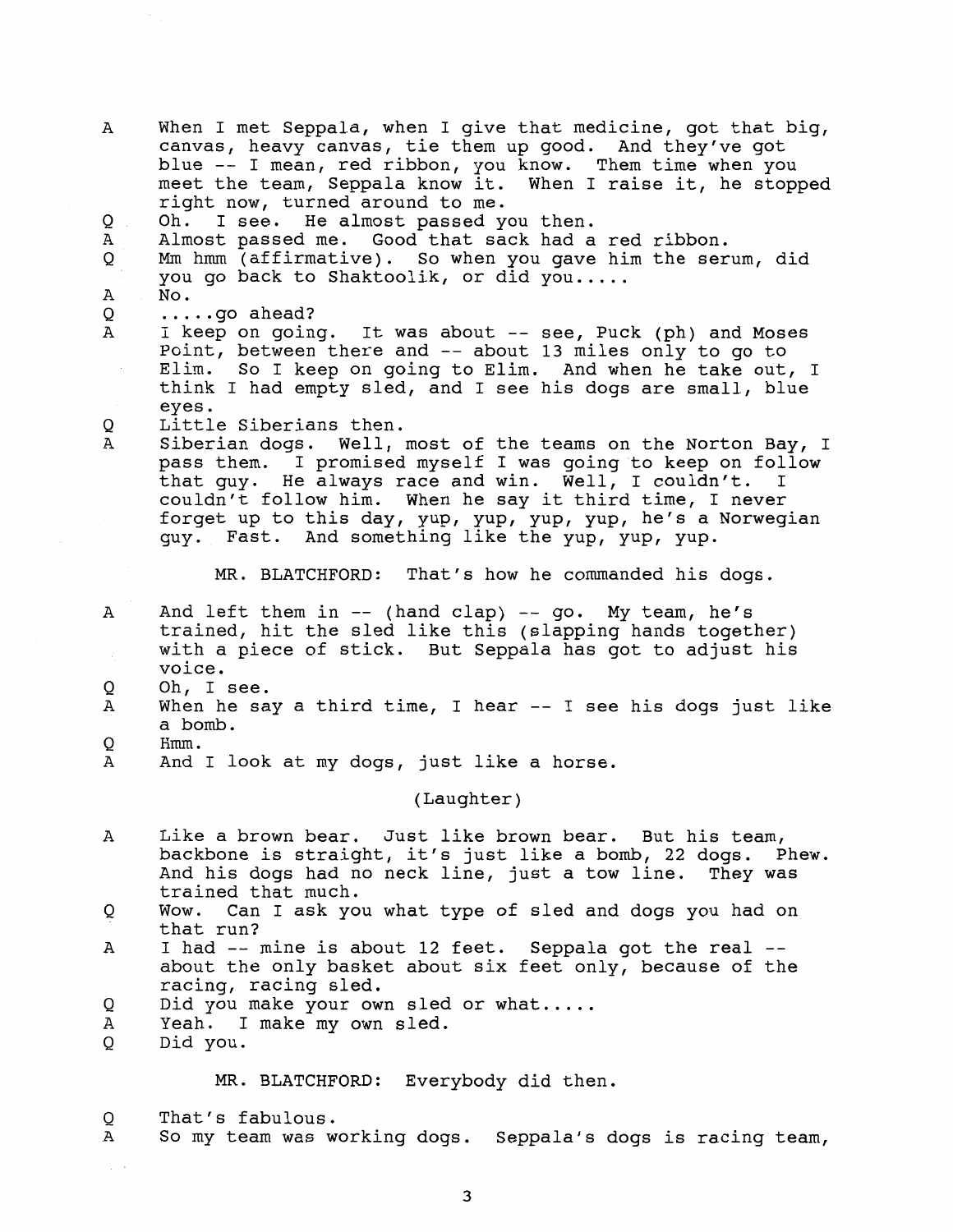### no load.

- *Q* Do you know what type of working dogs? Were they the malamute, or were they just mixed breed?
- A Mine was malamute. Working dogs. And then the way, if I had my team, if I was younger, I understand those dogs, how to take care of them. Those racers, I see them. They're not -- they're smart.

MR. BLATCHFORD: He's talking about now. Right.

- Q Oh, I see. Okay.
- A The dogs, you got to take care of them. Those race -- how do they call that race now?

MR. BLATCHFORD: Iditarod.

- A Iditarod team.
- *Q* Iditarod.
- A When they stop Unalakleet, I scratched my head. Shouldn't take care of them like that. They string them up, nothing in there. No hay or nothing never put in the barn. And every dog, when he want to leak, on the tow line, he wake the whole team.
- **Q** Hmm. How did you care for your dogs on the trail? Did you.....<br>A Well, my train is, we had a barn.
- 
- *Q* **Mm** hmm (affirmative).
- A And closer to barn after the traveling, they know they're going to stop in the barn, they'll run faster than before because that's going to the barn.

MR. BLATCHFORD: John, what he meant was how did you take care of them on the trail.

MR. SPUDE: Yeah.

MR. BLATCHFORD: When you spent the night out there.

A Well, I'll take -- now, Iditarod, I -- they complained 'cause of my team. It's -- what do they call them now? Oh, what's the name?

MR. BLATCHFORD: Beria (ph).

A Beria (ph). My dogs was Beria (ph). He's -- because he's not take care of his dogs, they eat snow. When it got too hot, they eat snow. Seppala and Nye would take care of them soon as they get sweat. Give them piece of meat, frozen meat. When they swallow, no more thirsty. And then those Iditarod couldn't understand what didn't take care of them.

MR. BLATCHFORD: Frozen meat makes -- it cools down inside their bodies, aye.

MR. SPUDE: Oh, okay.

4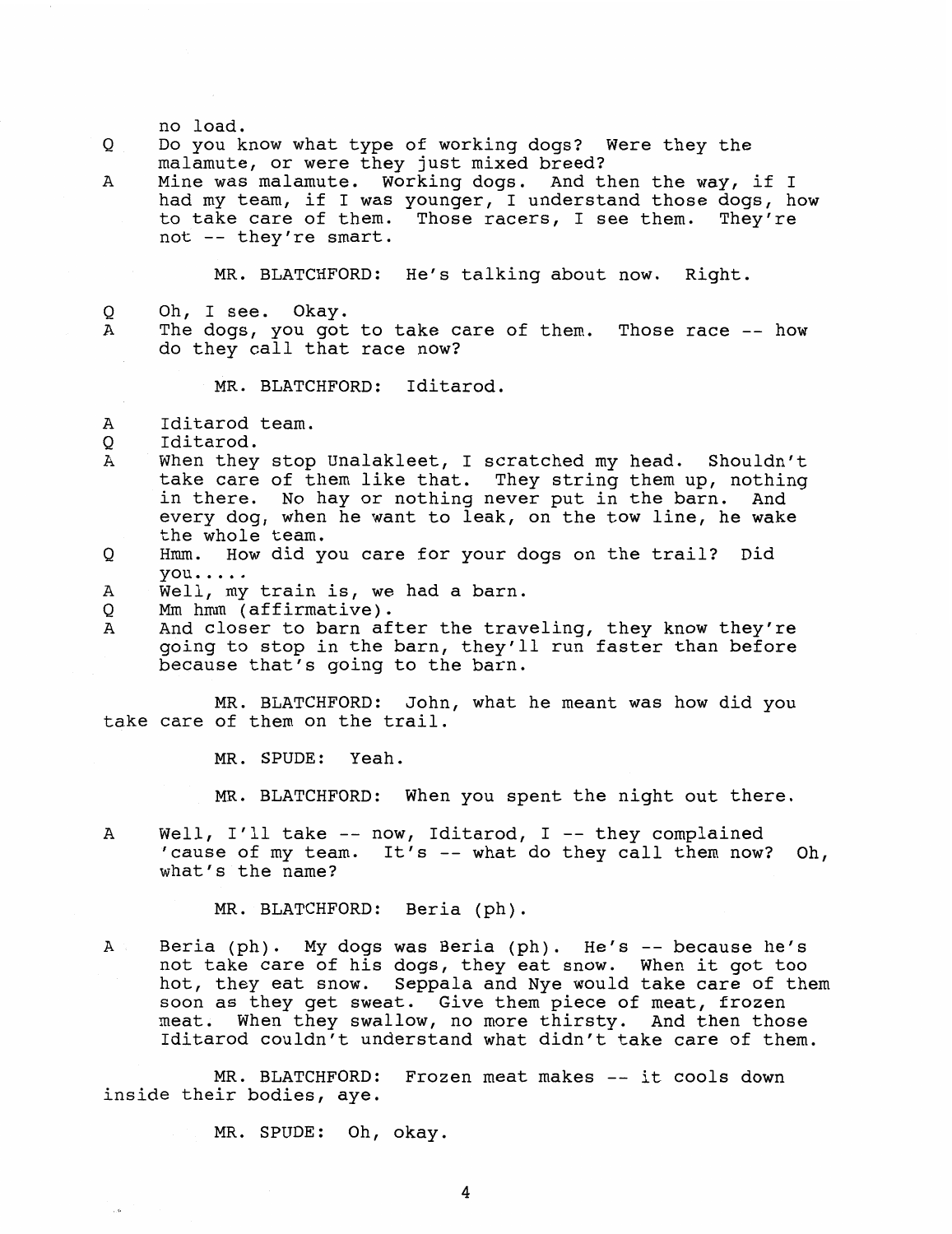MR. BLATCHFORD: It cools it because dogs can't sweat,

aye.

MR. SPUDE: Okay.

A Yeah. Can't -- and that.....

MR. BLATCHFORD: Like us.

MR. SPUDE: And the frozen meat will.....

MR. BLATCHFORD: They don't perspire. It just gradually cools them.

MR. SPUDE: Yeah.

A They stop thirsty and sweat, you know. Q How big was the meat?

MR. BLATCHFORD: Smokies.

MR. SPUDE: Smokies.

 $\mathbf{A}$ About that big.

About two and a half, three inches around? Q

Like hamburger, you know. It was just like -- almost like a  $\overline{A}$ hamburger.

Uh-huh (affirmative). Q

 $\overline{A}$ Any kind of frozen meat is good for a dog when they run. How did you bed them down for the night out on the trail?  $\circ$  $\mathbf{A}$ I put it on -- if I was traveling out in the country, I

would put it branches.

Q Mm hmm (affirmative).

Never touch one -- if they have no branches, they get wet, A they get cold. When they got branches or hay, they never get cold. And tie them separate, not in a tow line. When they're -- each dog, when they want to take a leak, his business right there; never wake the others.

Did you put them tied to one central pole, or would they Q just stay.....<br>Yeah, a pole or a willow or a tree.

Α

Mm hmm (affirmative). Q

 $\overline{A}$ Separate with a chain or.....

Q Okay.

Α ..... with their tuck line.

Did you..... Now.. . . . I'm sorry. Q

Α

Q

Α Those Iditarod, when they're stopped, when they're overnight from their sled and tie leader over there, tie him.....

Q

Mm hmm (affirmative).<br>.....they mistake on that. They never give them grass or  $\mathbf{A}$ branches, you know -- or tree branches good too, real good. Never. When the dog laid down, roll up, they melt the snow, and they get frozen, and it's kind of hard for the dog. But